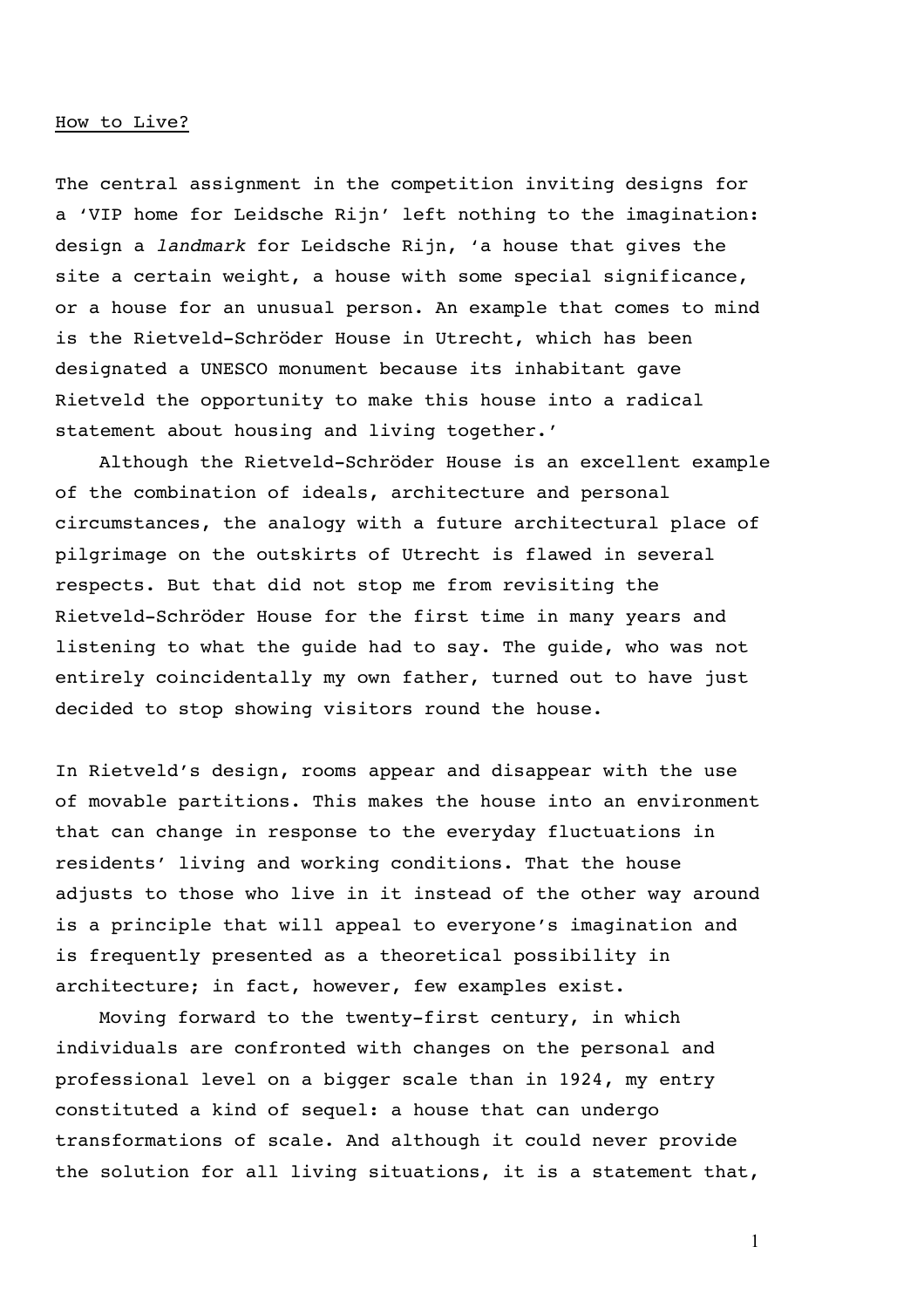in contrast to the static architecture of *vinex* estates [new housing estates built in accordance with government policy on urban expansion—transl.], could serve as a model for something that, in the right place and at the right time, could lead to different views about living and working.

My first-round proposal consisted of reflections based on my own housing history, which seems rather typical of the spirit of the 1960s and 1970s. I wrote an essay linking living space to a chaotic family life, with a lack of direction, reinforced by the spirit of the age, that did not eventually lead to anything very interesting, let alone to the happiness of those concerned. A striking element was the literal reversal of the idea of the 'parental home': parents stumbling into the future with their new partners while their children stayed behind among the brown and orange household furniture.

The text also included a letter from me to Gerrit Rietveld, explaining that my father had given up his job as guide in the Rietveld-Schröder House because he had become thoroughly tired of telling the same story again and again in a historical peepshow that had so clearly been designed for people to live and work to the full. Now converted into a museum, the house has become a setting in which ostensibly formal aspects have to be reanimated with anecdotes.

When the tangible results of living ideals are accorded the status of UNESCO monuments, something must surely have gone wrong somewhere. My first premise was that I wanted to develop an idea that would never achieve a definitive state, because the house's shape would always be related to a moment in the user's life. The House had to be based on a principle of mutability.

*Vinex* houses project an air of temporary final destinations. They focus on practical matters: the car parked right outside the house and enough bedrooms for 1.9 children. There is a total separation between living and working. Is that why so many people working in the cultural sector have such disdain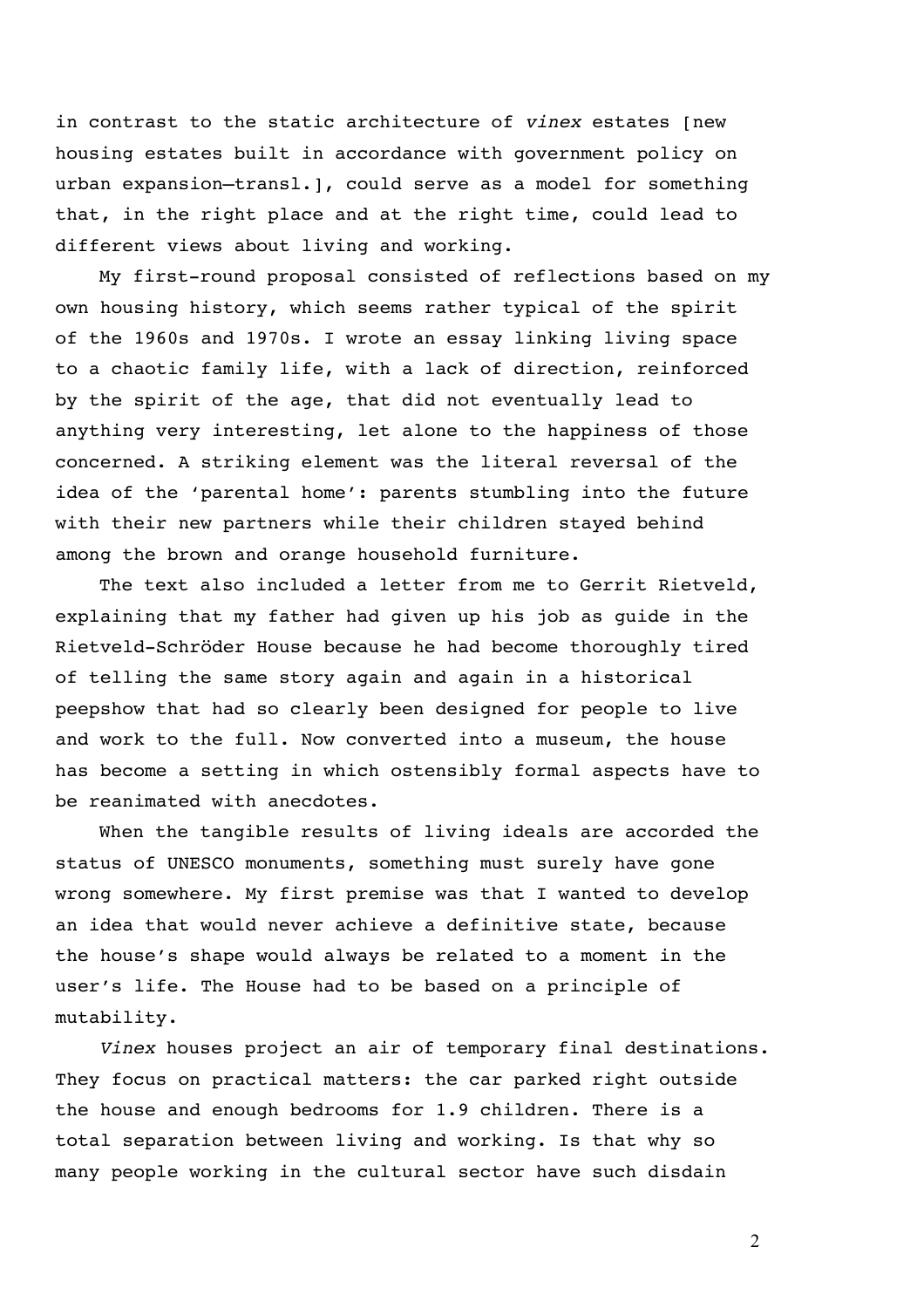for these dormitory towns? The cultural elite assume that 'people like that' come home, have dinner, watch TV and go to bed, and above all lead Very Empty Lives. It is true that the range of cultural opportunities on offer, the social network, and the possibility of dropping into a department store at the merest whim is eliminated, but it is highly debatable how much is to be gained from having these things within reach 24 hours a day. When my best friend and I moved into the same apartment building, we stopped inviting each other to dinner; it no longer seemed necessary, now that we were so close. It is mainly the *idea* of the city centre that is so inspiring.

In the autumn of 2005, the art historian Lisette Lagnado arrived from São Paulo, Brazil in the bleak and windy Leidsche Rijn, where *Beyond* had just opened the event 'Pursuit of Happiness'. She was welcomed by a friendly student attendant, blue with cold and encased in a thick sweater, who was stationed with his booklet in the specially modified barn on the site.

Many art 'consumers' see the psychological distance between the city centre and provincial small towns as unbridgeable, but Lagnado views the distance from Amsterdam to Leidsche Rijn much like a trip to a different part of São Paulo. The true cosmopolitan makes the switch effortlessly: from a metropolis where attempts to count the population produce results that differ by several millions to a *vinex* location where the families have been counted down to the last half child.

With her own major project at the back of her mind, entitled 'How to Live Together', Lagnado was drawn to the exhibition's title, which in all its topicality nonetheless evoked the naive world of the previous generation: for there is no difference between pre 9/11 and post 9/11 in art: only the visitor's gaze has changed.

Lagnado leaves the picturesque city in which the artists live, and crosses a muddy field to reach Stanley Brouwn's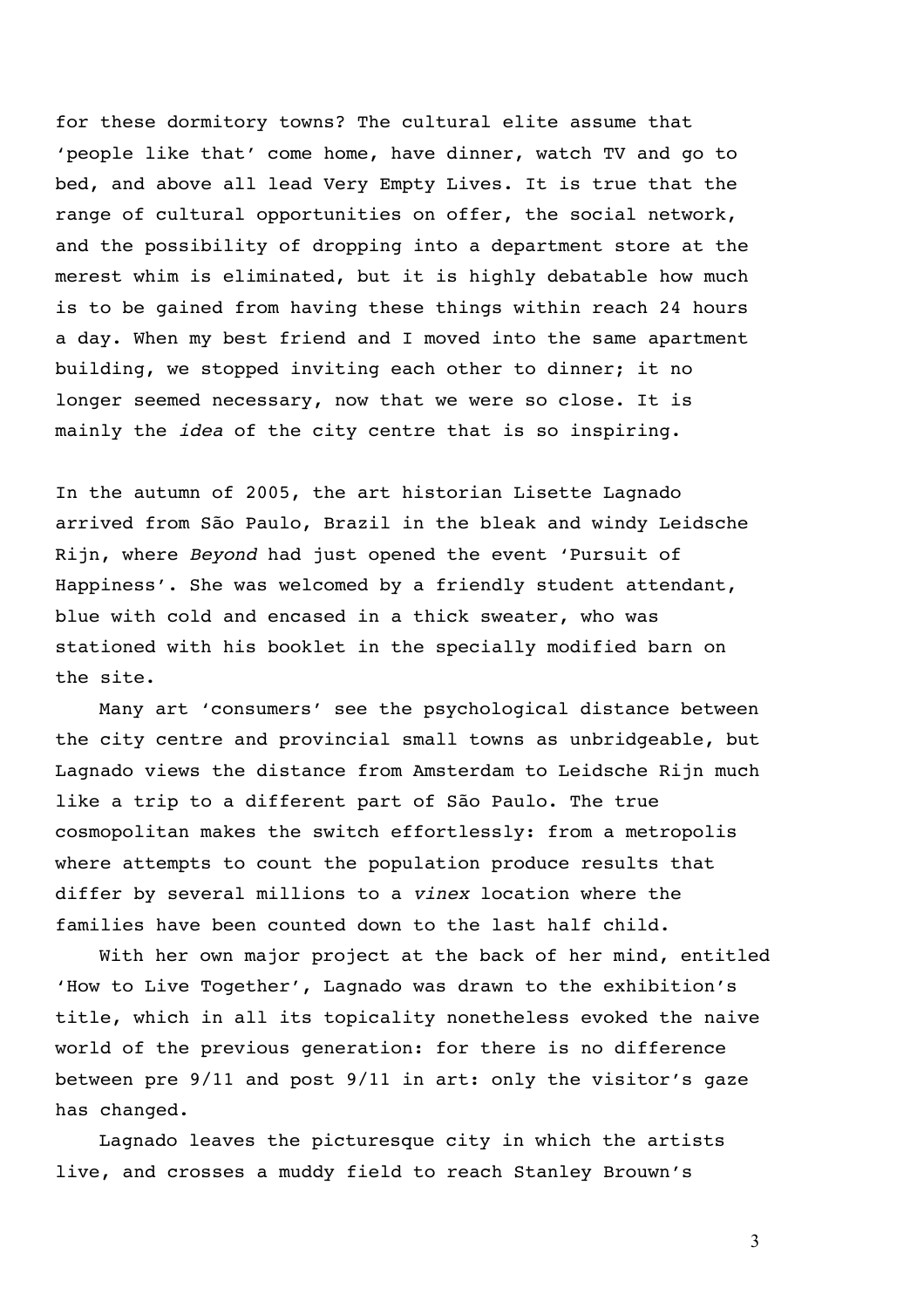pavilion, which has just been completed. The story goes that the artist Brouwn explained what he had in mind by placing two matchsticks on the table at right angles, one on the top of the other, after which it was up to Bertus Mulder, the former right-hand man of – there's that name again – Gerrit Rietveld, to show that this vision could be converted into a viable building. Which he did!

The work being shown in the pavilion, *Two Projections*, is one that I created especially for this occasion. It consists of a sound recording and a series of slides projected in the form of a video. In the slide projection, I try to portray my grandmother through her eternally modern furniture. She designed a great deal of it herself, and over the years these structures gradually encased her like a suit of armour. Two underlying questions: can good taste protect someone from the dangers lurking in the outside world? And how conservative, really, is the 'modern' gaze?

Like many portraits, it became a double portrait in which maker and sitter merge: *Two Projections*. And although the family relationship is not mentioned, certain matters are raised that an 89-year-old woman would be unlikely to discuss with a stranger: her mother, who vanished to Cuba with the Cuban ambassador when her daughter was just one year old, her Jewish father who was deported to a death camp in the Second World War, and the observation that as a young girl, she took more interest in art than in sex.

When Lisette Lagnado asked if she could show both *Two Projections* and the animated film *Transformation House II* as part of her biennale on the theme of 'How to Live Together', it prompted me to ask myself whether these personal tales could have any significance for an audience in Latin America. And does my work not rather revolve around the question of 'how to live'?

How to live. In any case, not in a *vinex* estate. Far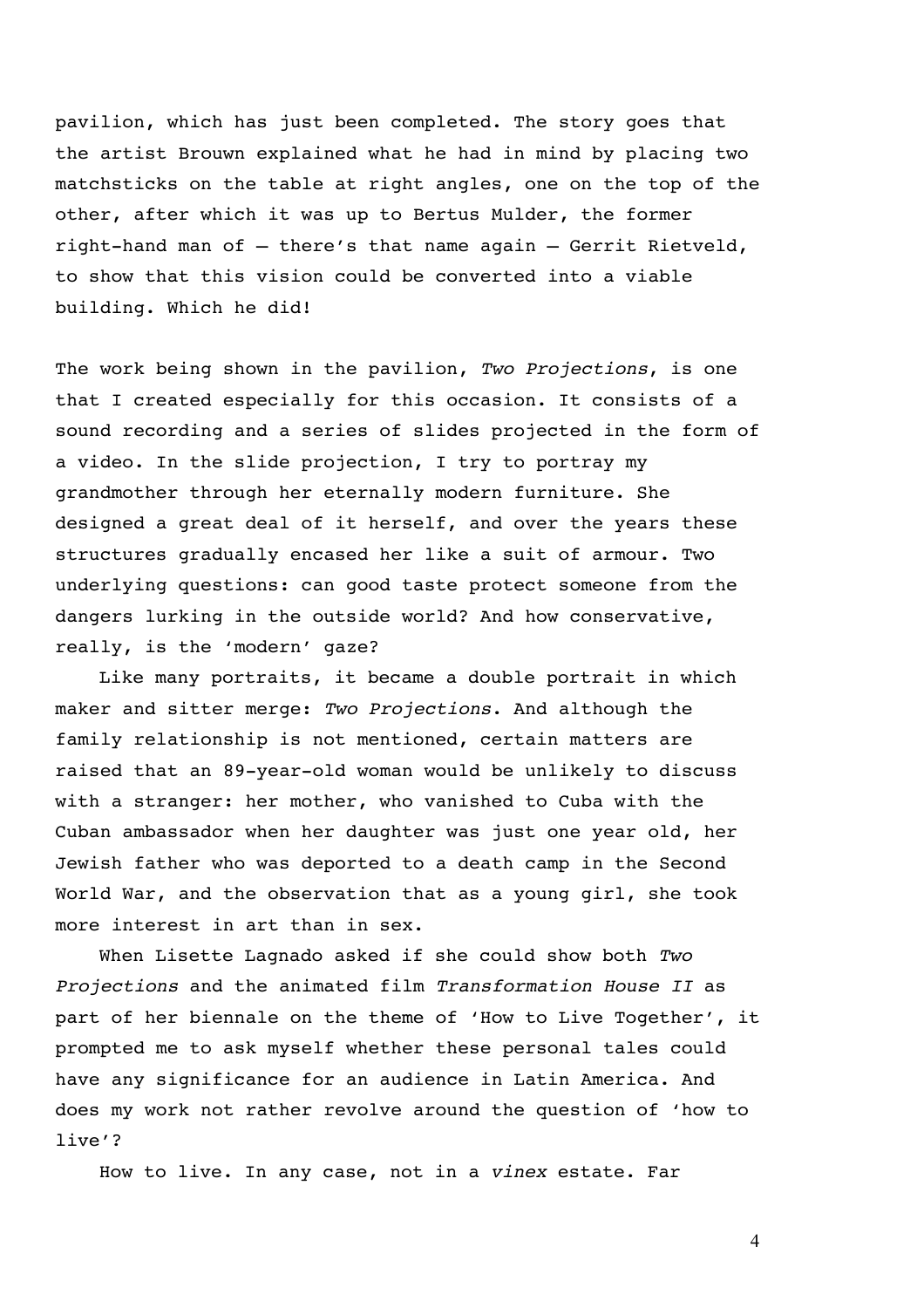preferable is the priceless historic centre of a city. Is it the daily unconscious brushes with history, the distances that are so easy to cycle, or the tourists whose presence constantly emphasizes all the attractions on your doorstep? São Paulo, in every respect the complete opposite of a *vinex* estate, does not have any of the qualities we attribute to our little canals. Perhaps it is really about something else. In Brazil, planners opted for a twentieth-century vision that admittedly got out of hand. Vertical growth on this scale, alongside the inevitable expansion in a horizontal direction, is inconceivable in the Netherlands. The plans in Leidsche Rijn for a 262-metre-high phallus named after the eighteenth-century novelist Belle van Zuylen is the exception that proves the rule; it is the vertical dream translated into a symbol, and certainly not intended as an idea for a way of life. The suburban formula, complete with its standard gardens and garages, is spelled out horizontally. And at ground level.

So my entry for the architecture competition 'House for Sale' did not make propaganda based on a metropolitan point of view, but instead admitted a kind of naiveté that only an artist can get away with. In the words of one friend: 'What you did with your Transformation House is really to make a proposal in which people's choices would be less harmful to their surroundings, with references to the social environment and the family, whether intact or shattered'.

An aspect that has scarcely been explored to date, which would link up extremely well both to the Transformation House and the *vinex* location, is a more ecological approach to living. That too has always been dismissed as marginal, but it no longer attracts immediate derision, now that it turns out to have become an asset. Even that status symbol, the Belle van Zuylen tower, is proudly displayed on the website, complete with green energy solutions.

When we launched a joint venture, as artists whose studios were located in the same building, to generate our own energy